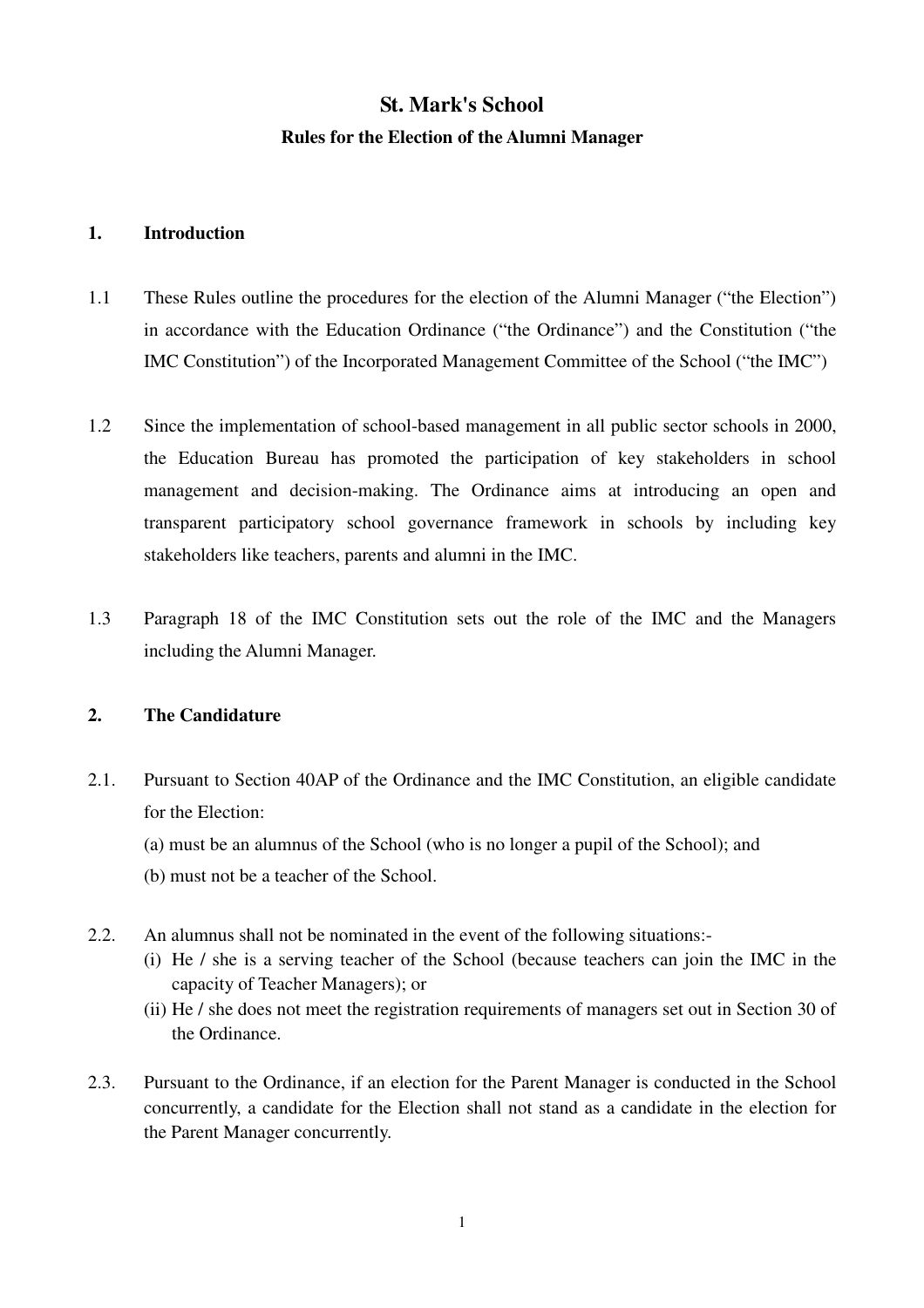### **3. Number & Tenure**

- 3.1. Pursuant to the IMC Constitution, the alumni association recognized by the School's sponsoring body under the Ordinance, or the Recognized Alumni Association of the School ("the RAA"), may at any time nominate one person for registration as the Alumni Manager in accordance with the Ordinance and therefore, one Alumni Manager shall be elected in the Election.
- 3.2. The term of office of the Alumni Manager is two school years and shall come into effect on the date of his/her registration as a manager, whereby a "school year" means a year beginning on  $1<sup>st</sup>$  September and ending on  $31<sup>st</sup>$  August of the following year and any period of less than 12 calendar months shall be deemed to be a complete school year should the registration date fall on a date after  $1<sup>st</sup>$  September.
- 3.3. Pursuant to Paragraph 17.1 of the IMC Constitution, the Alumni Manager shall not serve for more than 2 consecutive terms.

### **4. Nomination Procedures**

- 4.1. Returning Officer
- 4.1.1. The RAA may assign its chairperson or elect an office-bearer as the Returning Officer ("the Returning Officer") to conduct monitoring of the nominations and supervision of the issue of the ballot papers and the counting of votes.
- 4.1.2. The Returning Officer must not be a candidate for the Election.
- 4.2. Period of Nomination
- 4.2.1. The nomination period should not be less than 14 days (starting from the date of the Election Notice).
- 4.3. Nomination
- 4.3.1 The Returning Officer shall post a notice to all alumni, a sample of which is shown at Annex I herein ("the Election Notice"), not less than 21 days before the date of the Election is to be conducted ("the Election Day") on the website of St. Mark's School and the website of the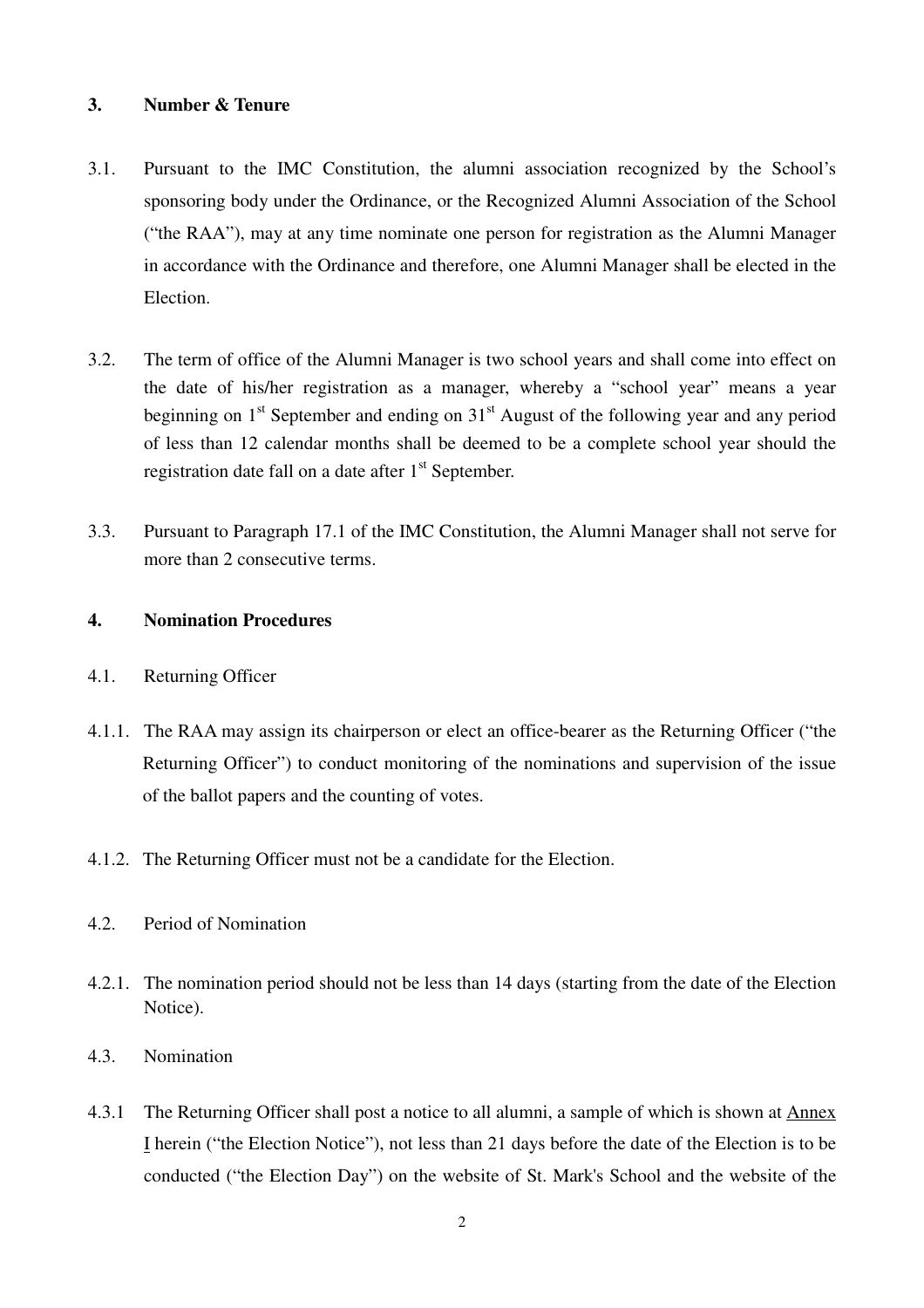RAA to all alumni. The Election Notice shall:-

- (a) specify the Election Day (including the time and venue for conducting the election where applicable); and
- (b) specify the number of vacancies for the Alumni Manager; and
- (c) specify that all alumni (who are not current teachers of the School) have a right of candidature; and
- (d) specify that all alumni have equal voting rights and each alumnus shall have one vote; and
- (e) specify that any nomination should be made only via a specified nomination form, a sample of which is shown at Annex II herein ("the Nomination Form"), which has to be completed and submitted to the School Office on or before the deadline for nomination and that each Nomination Form shall be signed by a nominator and 5 seconders as well as the candidate to confirm his/her consent to his/her candidature.
- (f) specify that the voting for the Election shall be conducted by secret ballot.

### **4.4. Nomination Procedures**

- 4.4.1. Each Nomination Form should be signed by an alumni nominator and 5 alumni seconders and the candidate is required to sign the Nomination Form consenting to his / her candidature and provide a brief statement of his/her personal information within the number of words required on the Nomination Form.
- 4.4.2. All nominees shall submit their respective Nomination Forms to the Returning Officer by the deadline for nomination.
- 4.4.3. The Returning Officer shall examine the information provided by the nominees after the deadline for nomination and prepare a list of validly nominated candidates.
- 4.4.4. Pursuant to Paragraph 15.3 of the IMC Constitution and the Ordinance, the IMC may nominate one person for registration as the Alumni Manager if no one is nominated to stand in the Election.
- 4.4.5. Not less than 7 days before the Election Day, the Returning Officer shall issue a further notice in writing to all alumni of the School, a sample of which is shown at Annex III herein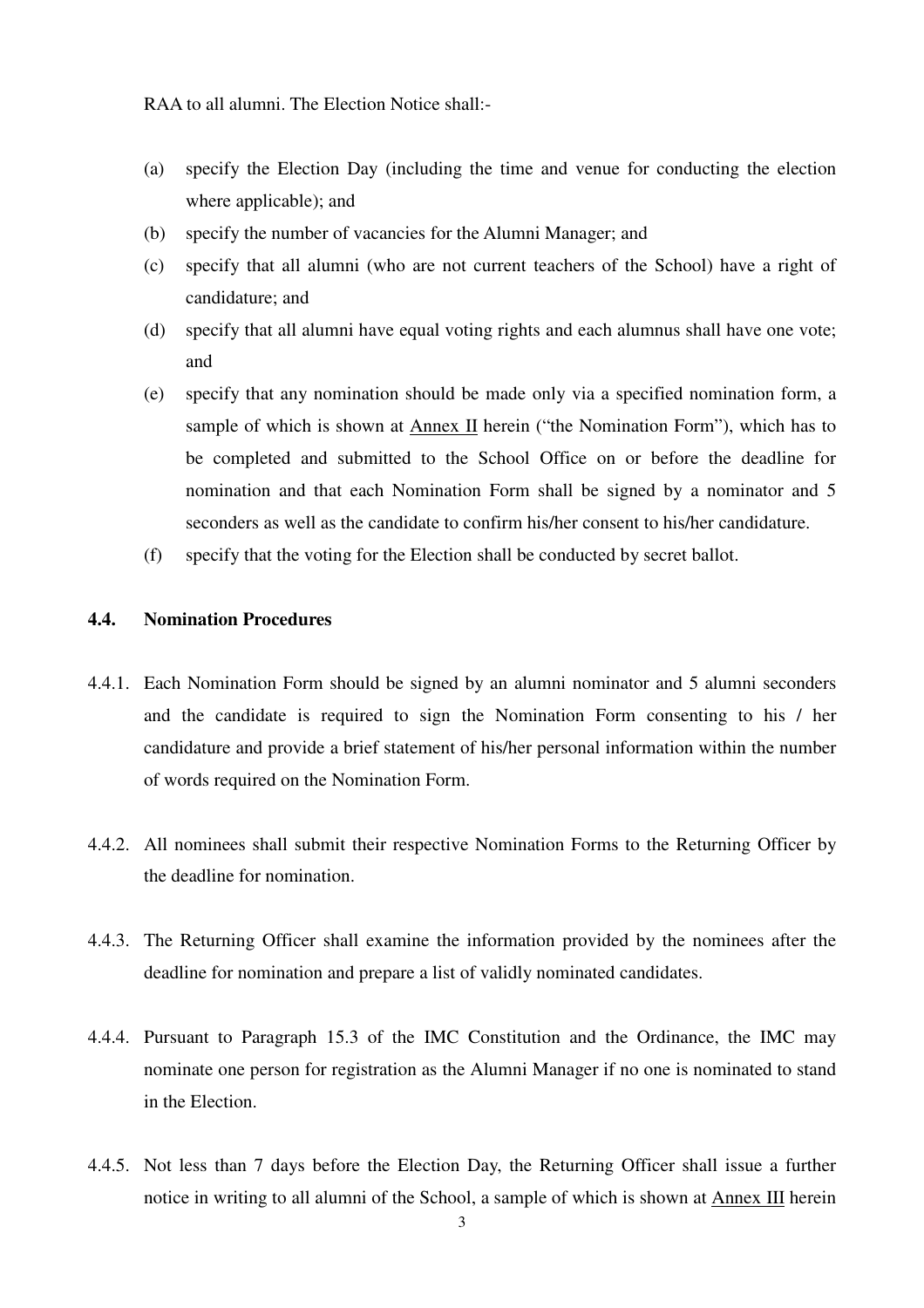("the Further Notice"). The Further Notice should be posted on the website of St. Mark's School and the website of the RAA. The Further Notice shall:-

- (a) include a list of the names of all validly nominated candidates (together with their respective self-introductory statements); and
- (b) specify the procedures of the Election (including the arrangements for the counting of votes and the declaration of the Election results).
- 4.4.6. Where necessary, the Returning Officer may arrange a meeting for the candidates to introduce themselves to all alumni and answer any question raised by any alumnus.

### **4.5. Electors' Eligibility**

- 4.5.1. All alumni of the School are eligible to vote.
- 4.5.2. If the principal of the School ("the Principal"), a teacher or a parent is also an alumnus of the School, he/she is entitled to vote.
- 4.5.3. The Returning Officer is required to prepare an "Alumni Manager Electoral List" containing the names of all alumni who are eligible to vote and their respective years of graduation / withdrawal.
- 4.5.4. All alumni have equal voting rights and each alumnus shall have one vote.

### **4.6. Election Procedures**

### **4.6.1. Date of Voting**

The period between the date of voting and the deadline for nomination shall be at least 7 days.

### **4.6.2. Voting method**

4.6.2.1. To ensure a fair election, the voting shall be conducted by secret ballot, i.e. electors are not allowed to put down their names or any other marks of identification on the ballot paper (a sample of which is shown at Annex IV) and should not let the other electors see whom they have voted for.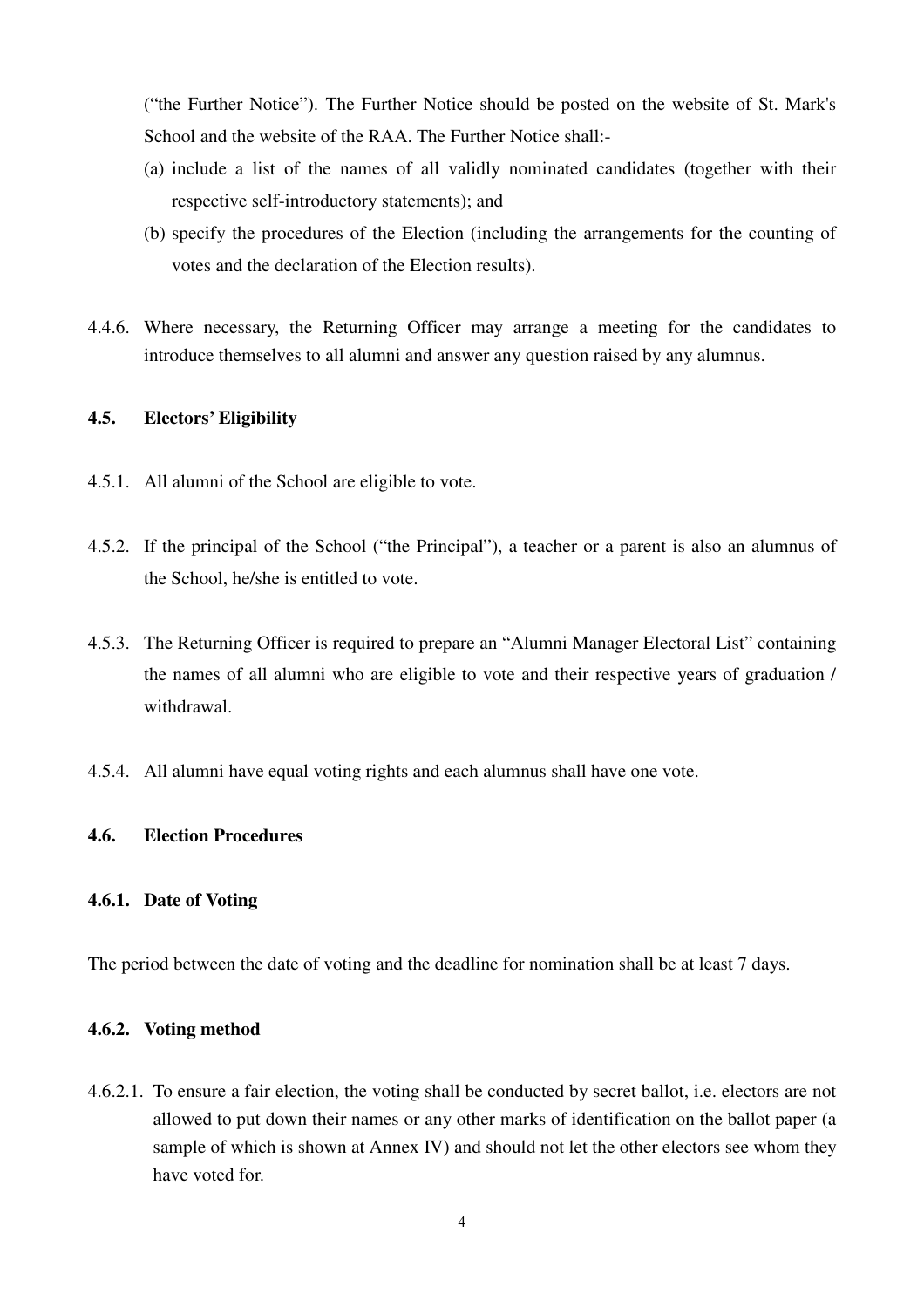- 4.6.2.2. A ballot box shall be made available for the Election and it shall be locked and the key kept by the Returning Officer.
- 4.6.2.3. The Returning Officer shall arrange for the distribution of ballot papers (on the date of Election) and ask all the eligible electors to cast their ballot papers into ballot box on Election Day.
- 4.6.2.4. Blank ballot papers shall also be returned and electors shall not be allowed to leave the polling area with their ballot papers.

### **4.6.3. Counting of votes**

- 4.6.3.1. The Returning Officer may arrange for the voting and the counting of votes on the same day.
- 4.6.3.2. All eligible electors, all candidates and the Principal may be invited to witness the counting of votes.
- 4.6.3.3. During the counting process, the Returning Officer must make sure that all ballot papers have been poured out from the ballot box before counting starts.
- 4.6.3.4. A ballot paper shall be deemed to be invalid if:-
	- (a) the number of candidates marked on the ballot paper exceeds the number that is allowed;
	- (b) the ballot paper has not been marked properly; or
	- (c) the ballot paper is marked in such a way that the identity of the voter can be traced.
- 4.6.3.5. As there is only one vacancy for the Alumni Manager of the School provided for under the IMC Constitution, if only one candidate is validly nominated in the Election, such candidate shall be deemed elected ipso facto for nomination by the RAA for registration as the Alumni Manager of the School.
- 4.6.3.6. If more than one candidate is validly nominated, the candidate who obtains the highest number votes shall be nominated by the RAA for registration as the Alumni Manager of the School.
- 4.6.3.7. When two or more candidates obtain the same number of votes so that no successful candidate can be determined, there shall be a second round of voting for those candidates who obtain the same number of votes immediately after the results of the first round of voting are announced.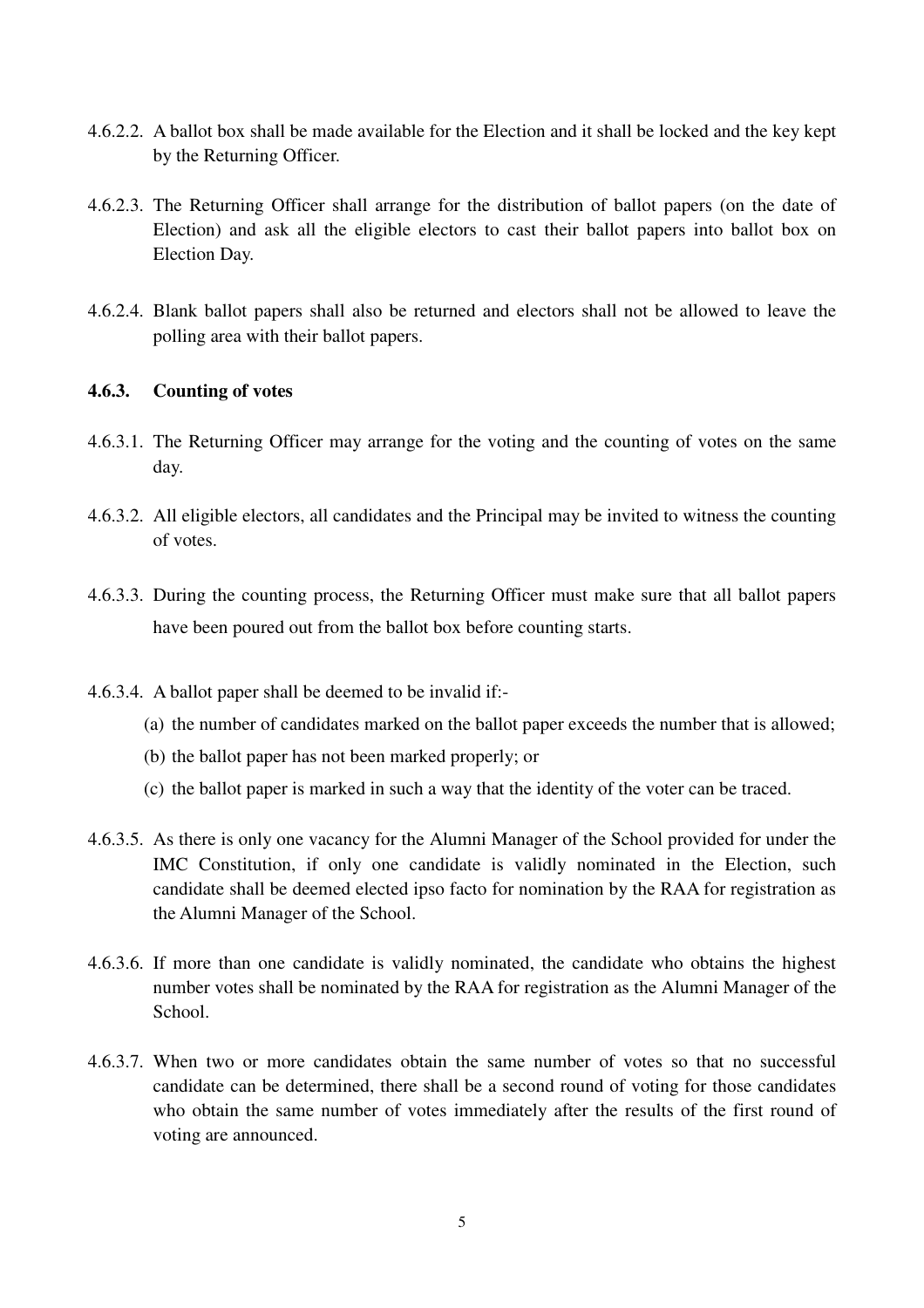- 4.3.6.8. A candidate may withdraw his candidature before the second round of voting. If only one candidate remains for the election for Alumni Manager, he / she shall be nominated for registration as the Alumni Manager of the School.
- 4.6.3.9. If two or more candidates obtain the same number of votes in the second round of voting, the results shall be determined by drawing lots by the Returning Officer immediately and the candidate on which the lot falls shall be deemed to have obtained more votes and be elected for nomination by the RAA for registration as the Alumni Manager of the School.

4.6.3.10.The principles of fairness, openness and simplicity shall be observed in the Election.

# **5. Announcement of Results**

The Returning Officer may post a notice in an appropriate place and on the School website informing all Alumni of the results of the Election.

# **6. Appeal Mechanism**

- 6.1. Unsuccessful candidates may, within one week of the announcement, appeal to the RAA in writing with their reasons.
- 6.2. The RAA shall invite the Principal and not less than 2 other registered managers of the IMC [or 2 members of its Executive Committee who were not the Returning Officer and the candidates in the Election] to form the appeals committee and look into any appeals against the results of the Election.
- 6.3. Should the appeals committee find in favour of an appeal, the RAA shall after a reasonable period of time conduct another Election.
- 6.4. The handling of any appeals shall be based on the principles of fairness, openness and simplicity.

# **7. Follow-up Actions after Election**

- 7.1. The RAA shall nominate to the IMC the alumnus elected as an Alumni Manager of the School.
- 7.2. The IMC shall then apply to the Permanent Secretary for the registration of the alumnus elected as an Alumni Manager of the School.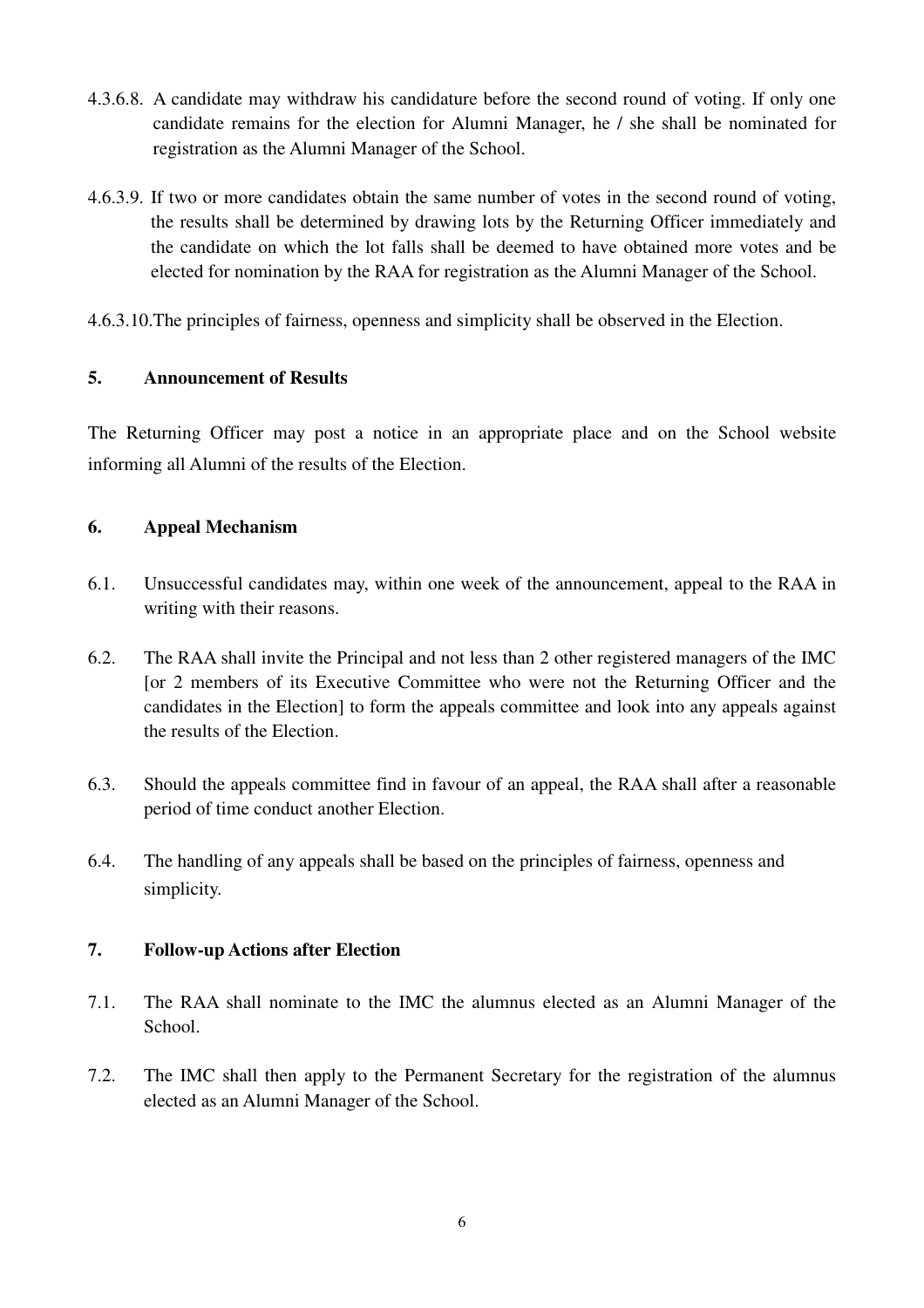# **8. Filling of Casual Vacancies**

- 8.1. If an Alumni Manager vacancy arises as a result of an Alumni Manager resigning during his/her term of office, the IMC shall give notice in writing to require the RAA to conduct a by-election in the same manner to elect another Alumni Manager to fill the vacancy within two months.
- 8.2. If the RAA cannot conduct the above by-election accordingly, the IMC shall apply on good grounds to the Permanent Secretary for Education for a further extension of the period for filling the vacancy.
- 8.3. The term of the new Alumni Manager elected in a by-election shall be the remaining term of the Alumni Manager whom the new Alumni Manager is to replace.

# **9. Points to Note**

- 9.1. Alumni, being candidates and voters in the Election, should note the ethical conduct required of them as stipulated in Annex V to ensure fairness in the Election process.
- 9.2. On receiving an application for registration as a manager of the School, the Permanent Secretary for Education shall make such inquiry as he considers necessary.
- 9.3. The Permanent Secretary for Education may refuse to register an applicant as a manager of the School on any of the grounds stipulated in Section 30 of the Ordinance.

# **10. Amendments**

- 10.1. These Rules have been prepared with the endorsement of the Sponsoring Body of the School, Anglican (Hong Kong) Secondary Schools Council Limited ("the Sponsoring Body").
- 10.2. Any amendments to these Rules shall take effect only upon the due endorsement of the Sponsoring Body.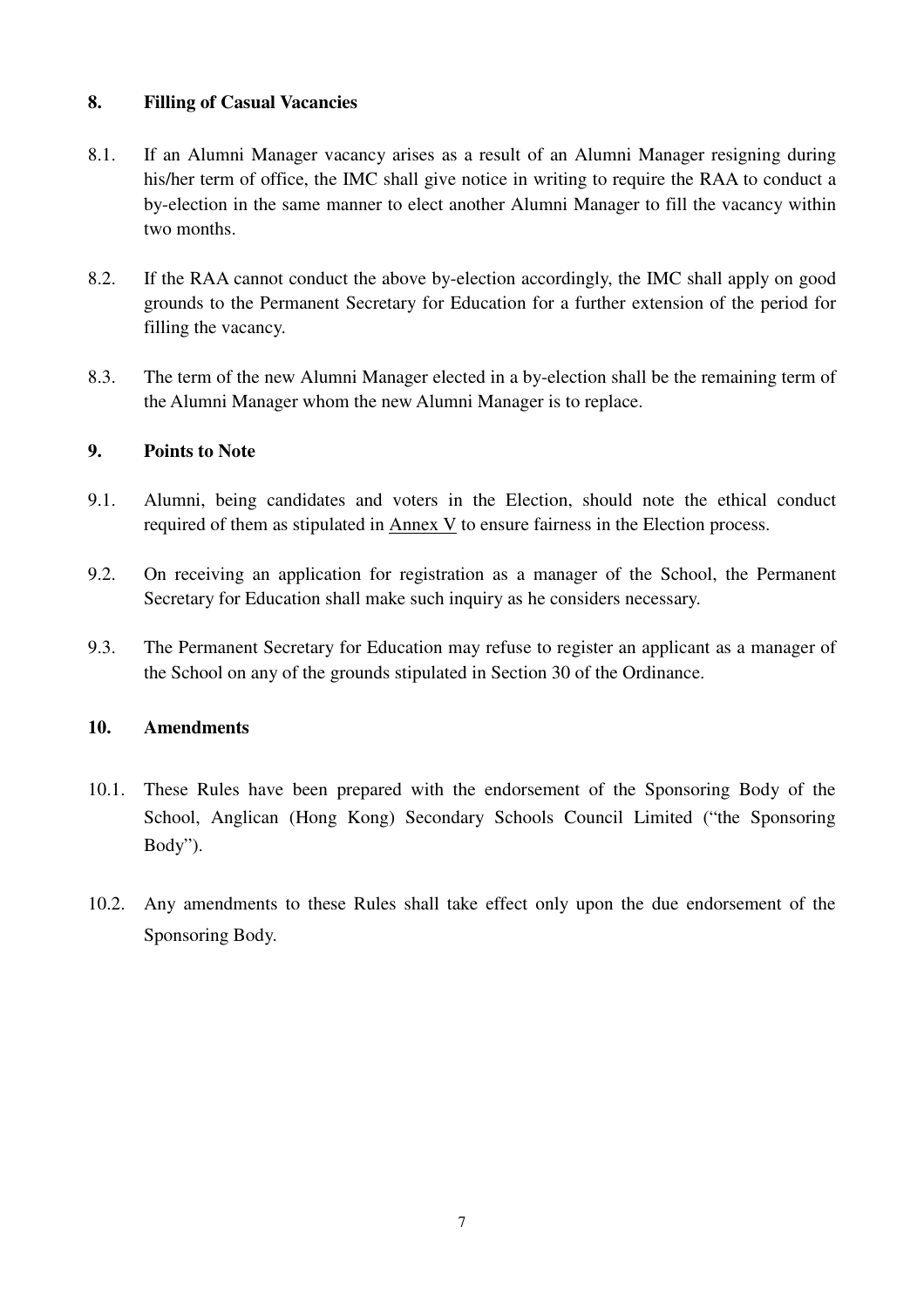### **Annex I**

# **St. Mark's School Alumni Association**

Date: [Date] Dear Alumni,

### **Notice on Alumni Manager Election**

The Incorporated Management Committee of St. Mark's School ("the IMC") has been established on 30<sup>th</sup> August 2014. According to the Education Ordinance and the Constitution of the IMC, the IMC shall comprise one Alumni Manager amongst other Managers and he/she is elected in Hong Kong by all alumni for nomination by an Alumni Association recognized by the School Sponsoring Body ("the RAA") to the IMC for registration with the Education Bureau. The Alumni Manager shall serve a term of 2 school years whereby a "school year" means a year beginning on 1 September and ending on 31<sup>st</sup> August of the following year and any period of less than 12 calendar months shall be deemed to be a complete school year should the registration date of a manager fall on a date after 1<sup>st</sup> September.

The role of an Alumni Manager is to promote communication and co-operation between the IMC and the alumni of the School. The Alumni Manager should act in his/her personal capacity for the interests and benefits of the School and its pupils. The role of the IMC and managers of the School in general are set out in Paragraph 18 of the IMC Constitution.

In accordance with the Constitution of the IMC, I hereby give you notice that the election for the Alumni Manager ("the Election") will be held on [Date] ("the Election Day"). The details of the Election are as follows**:**

| 1. Election Day:              | [Date]                                                  |
|-------------------------------|---------------------------------------------------------|
| 2. Polling Hours:             | Ballot boxes will be available from [Time] to [Time]    |
| 3. Venue:                     | [Venue] Hong Kong                                       |
| 4. Vacancies to be filled:    | <b>ONE Alumni Manager</b>                               |
| 5. Eligibility of candidates: | All candidates must be alumni of the School who are not |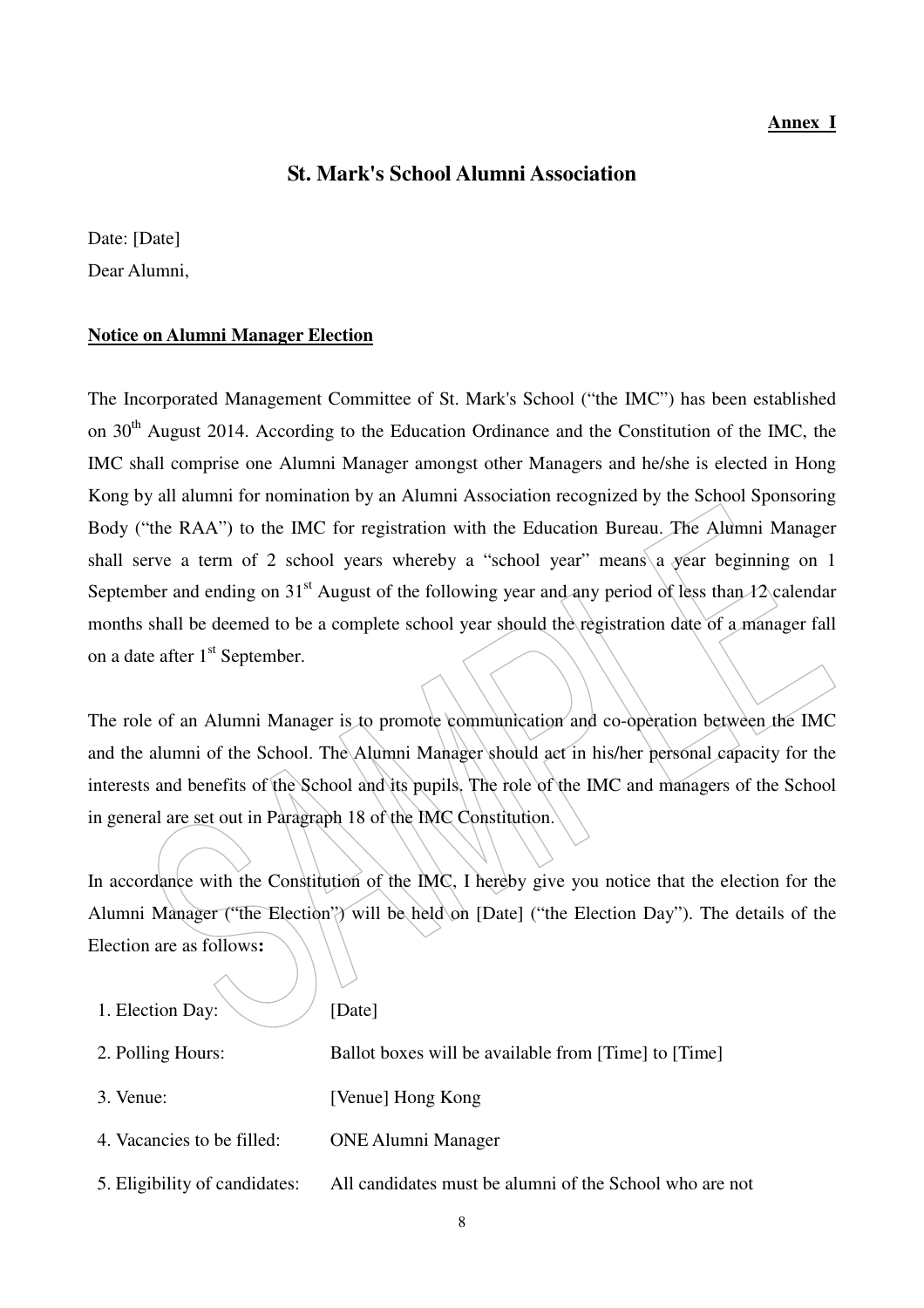teachers of the School.

| 6. Eligibility of voters: | All alumni have equal voting rights and every alumnus |
|---------------------------|-------------------------------------------------------|
|                           | shall have one vote.                                  |

- 7. Nomination Period: From [Date] to [Date]
- 8. Nomination Procedures: (a) Each alumnus may nominate other alumnus/alumni to stand as candidates in the Election, provided that the nominee is required to sign the nomination form ("Nomination Form") (a sample of which is shown at Annex [\*] and obtainable from the School Office) consenting to his/her candidature and provide a self-introductory statement in not more than 500 words on the Nomination Form.
	- (b) The completed Nomination Forms shall be submitted to the School Office (Attention to the Returning Officer) by the deadline for nomination on [Date].
- 9. Method of voting: The voting for the Election shall be conducted by secret ballot.

#### 10. Tenure of elected Alumni Manager: 2 school years from the date of registration to  $31<sup>st</sup>$  August, 2016.

I shall send you a further notice in writing comprising a list of the names of all candidates who are validly nominated (together with their respective self-introductory statements) and specifying the arrangements for the counting of votes and declaration of Election results not less than 7 before the Election Day.

I look forward to your active participation in the Election. Please contact me should you have queries about the Election. Thank you.

The Returning Officer

 $\overline{a}$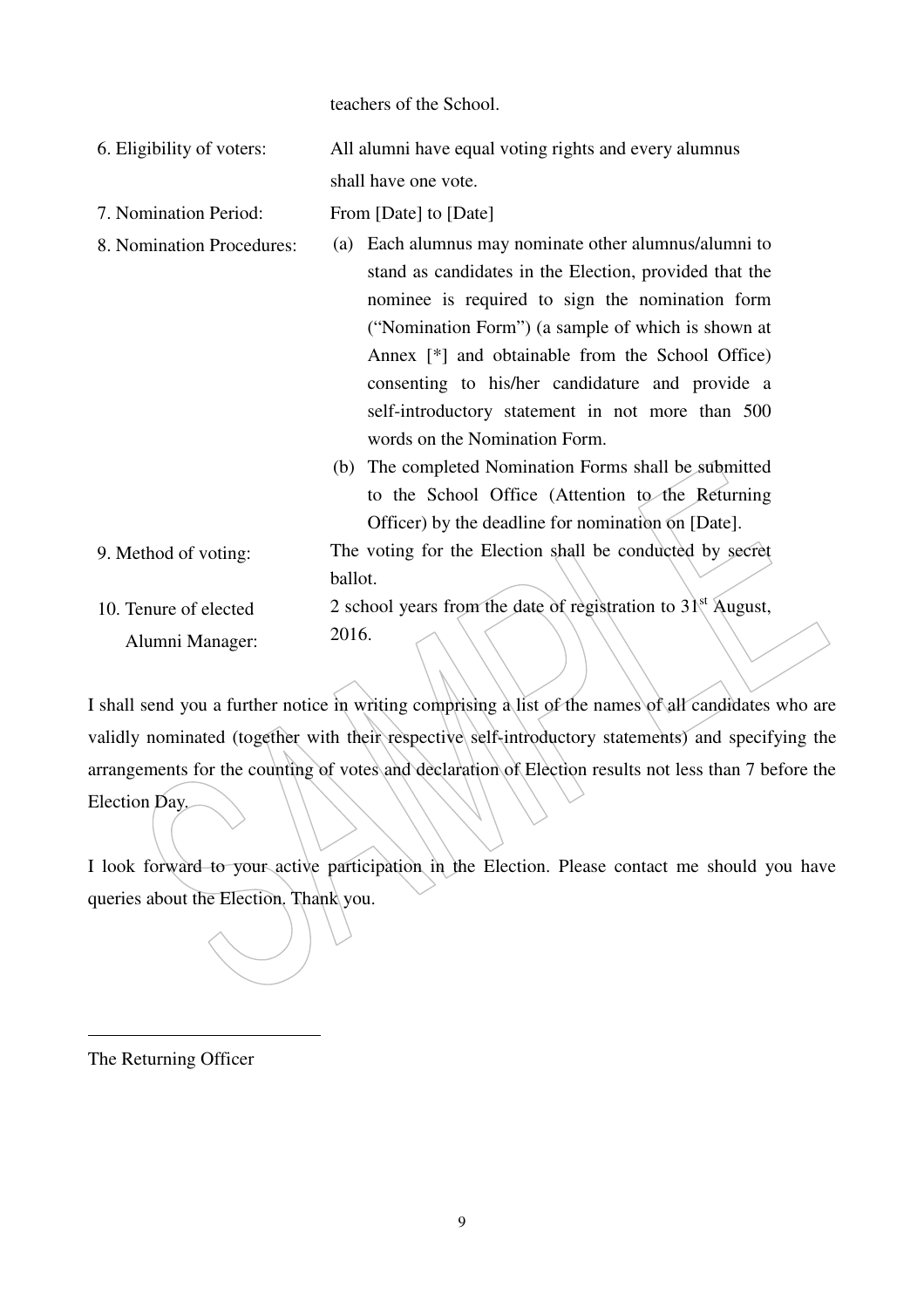# **Annex II**

# **St. Mark's School**

# **Alumni Manager Election**

# **Nomination Form**

| (I) Candidate's Particulars:                                                                           |                     |              |  |  |  |  |  |
|--------------------------------------------------------------------------------------------------------|---------------------|--------------|--|--|--|--|--|
| Name (in English):                                                                                     | Name(in Chinese):   |              |  |  |  |  |  |
| Date of Birth:                                                                                         | Sex :               |              |  |  |  |  |  |
| Occupation:                                                                                            | E-mail:             | <b>Photo</b> |  |  |  |  |  |
| Telephone (home):                                                                                      | Telephone (Mobile): |              |  |  |  |  |  |
| Address:                                                                                               |                     |              |  |  |  |  |  |
| Period of attendance at the School: From Year_______ (Class_____) to Year_______                       |                     | (Class       |  |  |  |  |  |
| Candidate's Self-Introductory Statement:                                                               |                     |              |  |  |  |  |  |
| Please write a statement in not more than 500 words in Chinese and/or English to introduce yourself    |                     |              |  |  |  |  |  |
| and your objectives and aspirations. Your statement will be distributed to all eligible voters for the |                     |              |  |  |  |  |  |
| sole purpose of the Election.                                                                          |                     |              |  |  |  |  |  |
|                                                                                                        |                     |              |  |  |  |  |  |
|                                                                                                        |                     |              |  |  |  |  |  |
|                                                                                                        |                     |              |  |  |  |  |  |
|                                                                                                        |                     |              |  |  |  |  |  |
|                                                                                                        |                     |              |  |  |  |  |  |
|                                                                                                        |                     |              |  |  |  |  |  |
|                                                                                                        |                     |              |  |  |  |  |  |
|                                                                                                        |                     |              |  |  |  |  |  |
|                                                                                                        |                     |              |  |  |  |  |  |
|                                                                                                        |                     |              |  |  |  |  |  |
|                                                                                                        |                     |              |  |  |  |  |  |
|                                                                                                        |                     |              |  |  |  |  |  |
|                                                                                                        |                     |              |  |  |  |  |  |
|                                                                                                        |                     |              |  |  |  |  |  |
|                                                                                                        |                     |              |  |  |  |  |  |
|                                                                                                        |                     |              |  |  |  |  |  |
|                                                                                                        |                     |              |  |  |  |  |  |
|                                                                                                        |                     |              |  |  |  |  |  |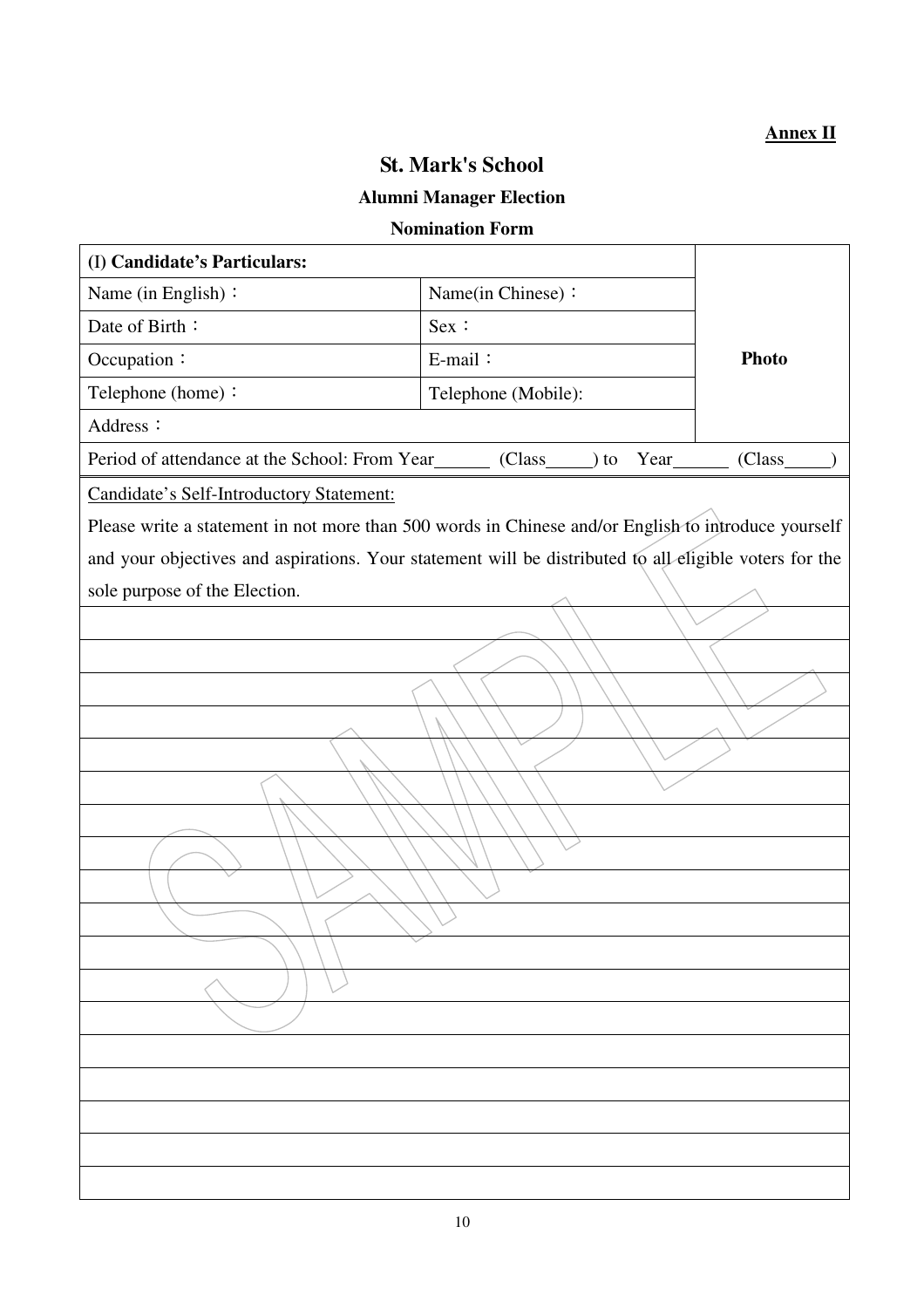# **(II) Candidate's Declaration**

I consent to my nomination as a candidate for the election of the Alumni Manager of St. Mark's School ("the Election"). I also permit the School to publish my above self-introductory statement herein to all eligible electors for the sole purpose of the Election. I hereby indemnify the School arising from any legal liability arising from the publication of my self-introductory statement for the sole purpose of the Election.

I also declare that I have read and understood the conditions for refusal to register as a school manager under Section 30 of the Education Ordinance. To the extent that such conditions apply to me, I declare that I am a qualified candidate.

| (III) Nominator's and Seconder's Particulars: |                  |                                         |        |                         |  |  |  |
|-----------------------------------------------|------------------|-----------------------------------------|--------|-------------------------|--|--|--|
| <b>Name</b>                                   | <b>Signature</b> | <b>Year of Attendance at the School</b> |        | <b>Telephone</b>        |  |  |  |
| Nominator:                                    |                  |                                         |        |                         |  |  |  |
|                                               |                  | From Year                               | Class: |                         |  |  |  |
|                                               |                  | Year<br>to                              | Class  |                         |  |  |  |
| <b>Seconders:</b>                             |                  |                                         |        |                         |  |  |  |
|                                               |                  | From Year                               | Class: |                         |  |  |  |
|                                               |                  | Year<br>to                              | Class: |                         |  |  |  |
|                                               |                  | From Year                               | Class: |                         |  |  |  |
|                                               |                  | Year<br>to                              | Class: |                         |  |  |  |
|                                               |                  | From Year                               | Class: |                         |  |  |  |
|                                               |                  | Year<br>to.                             | Class: |                         |  |  |  |
|                                               |                  | From Year                               | Class. |                         |  |  |  |
|                                               |                  | Year<br>tò.                             | Class: |                         |  |  |  |
|                                               |                  | From\Year                               | Class: |                         |  |  |  |
|                                               |                  | Year<br>to                              | Class: | $\sim$ $\sim$<br>$\sim$ |  |  |  |

Note: The completed form should be submitted by hand to the Returning Officer at the School Office, St. Mark's School on or before [Date].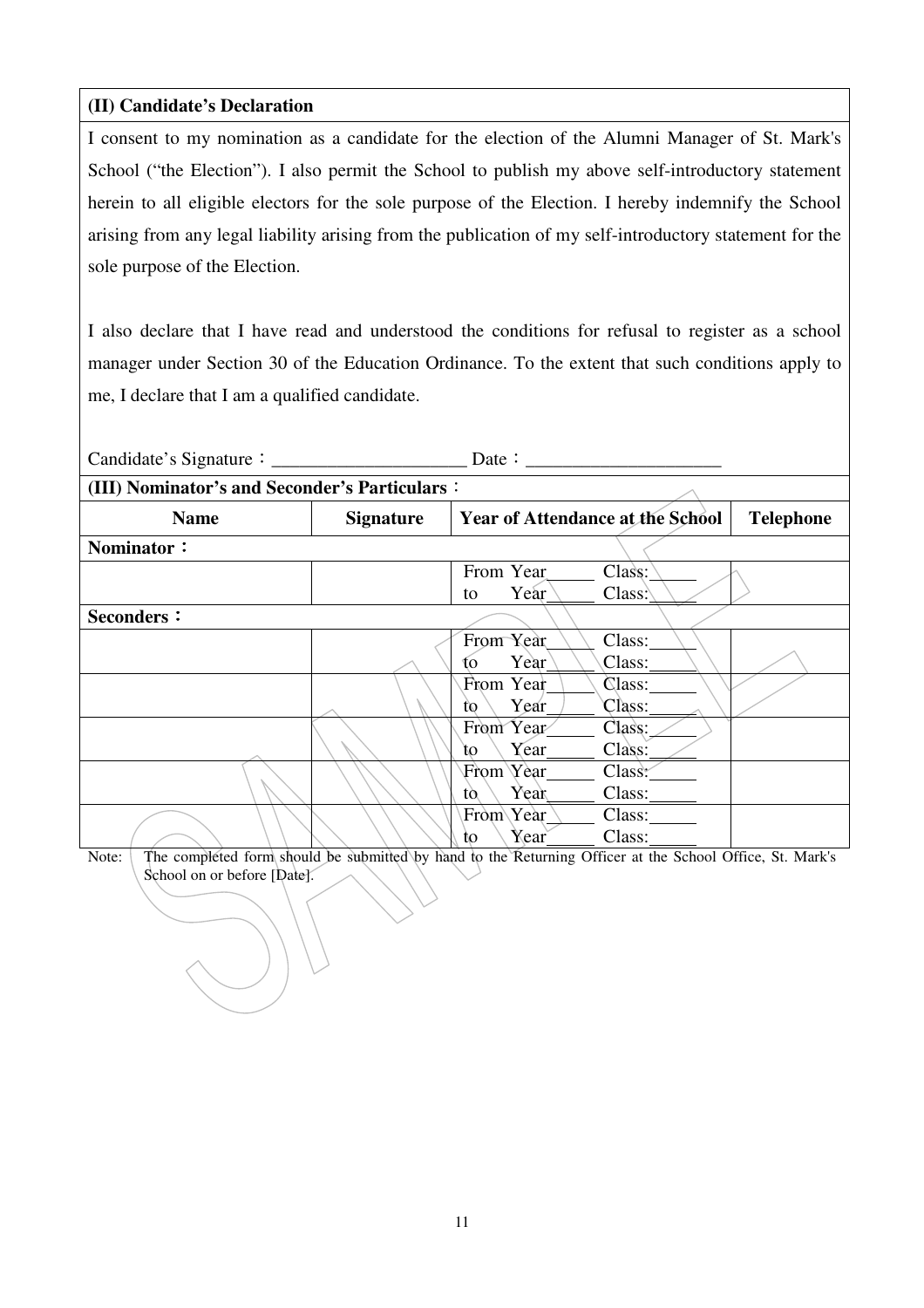### **St. Mark's School Alumni Association**

Date : [Date]

Dear Alumni,

### **Further Notice on the Alumni Manager Election ("the Election")**

The nomination period for the Election has ended on [Date] and we have received a total of [number] valid nominations during the nomination period. The following is a list of the names of all candidates who are validly nominated:

- 1. [Name of Candidate] [中文姓名]
- 2. [Name of Candidate] [中文姓名]
- 3. [Name of Candidate] [中文姓名]

The respective self-introductory statements of all candidates are attached for your reference.

In addition, the following are the arrangement for counting of votes and declaration of election results:-

- (i) The counting of votes shall start at [time] on the same day after the polling station closes.
- (ii) The Returning Officer may appoint alumni who are not the candidates of the Election or school staff to assist in the counting of votes. Each candidate may attend in person or authorize an alumnus as his/her representative to monitor the counting of votes.
- (iii) As there is only one vacancy for the Alumni Manager, the candidate who obtains the highest number of votes shall be nominated for registration as the Alumni Manager.
- (iv) Where two or more candidates obtain the same number of votes, there is a second round of voting on candidates who have obtained the same number of votes in the first round and the candidate who obtains the highest number of votes in the second round shall be nominated for registration as the Alumni Manager.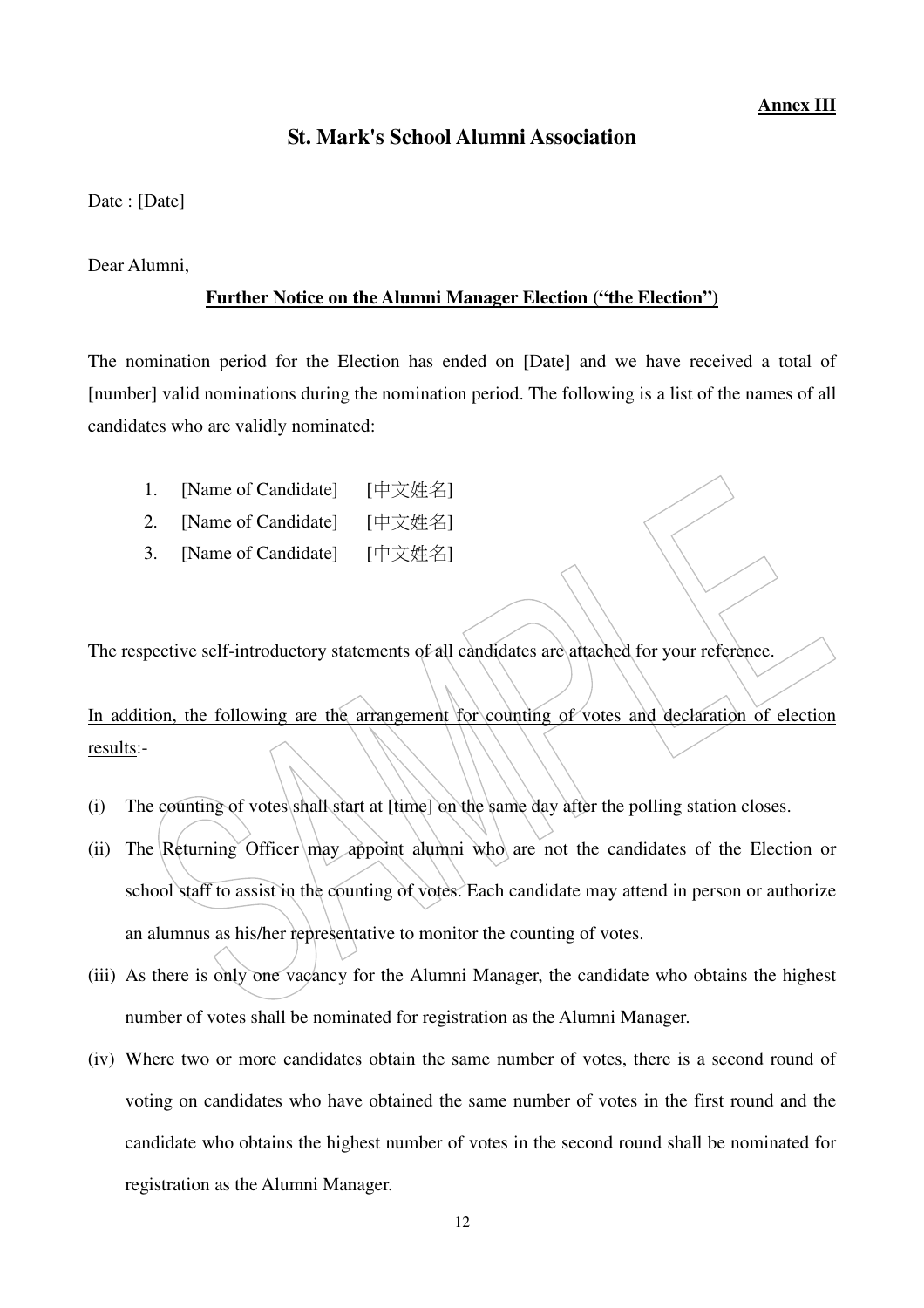- (v) If there is still an equality of votes in the second round of voting so that no successful candidate for nomination as the Alumni Manager can be decided, the results shall be determined by drawing lots by the Returning Officer immediately after the results of the second round of voting are announced and the candidate on which the lot falls shall be deemed to have obtained more votes and shall be elected as the Alumni Manager.
- (vi) The Returning Officer shall declare the Election results after confirming that they are correct.
- (vii) The Returning Officer shall put up a notice in an appropriate place and/or in the School and/or on the School's website informing all alumni of the Election results.

Please refer to the attached "Rules for the Election of the Alumni Manager of St. Mark's School" for further details and contact me should you have any queries about the Election. Nook forward to your active participation in voting on the Election Day. Thank you.

The Returning Officer

 $\longrightarrow$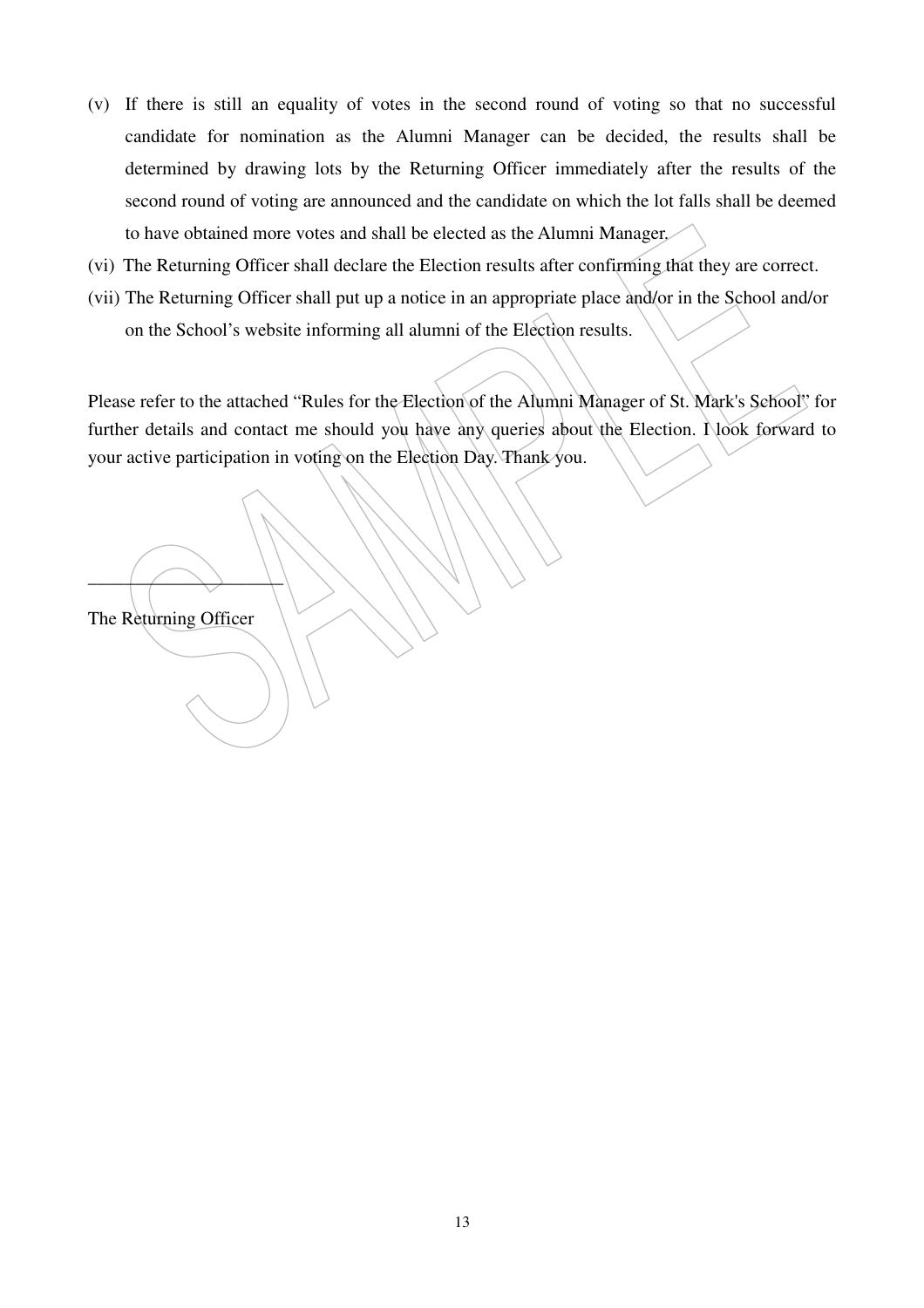### **Annex IV**

### **St. Mark's School**

# 聖馬可中學

### **Election of Alumni Manager** 校友校董選舉

**Ballot Paper** 選 票

Voting Date : [Date] 投 票 日 期 : [日期]

Please read carefully the "Directions for Voting" overleaf before casting vote. 填 寫 選 票 前 請 細 閲 背 頁 的 「 投 票 人 須 知 」

Please use a blue or black ball-point pen  $\downarrow$  to mark a " $\checkmark$ " in the box against the number of the candidates you vote for. The number of " $\checkmark$ " you marked on the ballot paper should not be more than **ONE**. Otherwise, your ballot paper will be considered null and void.

請用 藍色 或黑色原子 笔在選票上候選人編號旁邊的空格內加上「√」 號。你在選票上所填的厂X」號, 不能超過一個, 否則, 選票便會作廢。

Candidates 候 選 人

- □ 1 [Name in English] [中文姓名]
- □ 2 [Name in English] [中文姓名]
- □ 3 [Name in English] [中文姓名]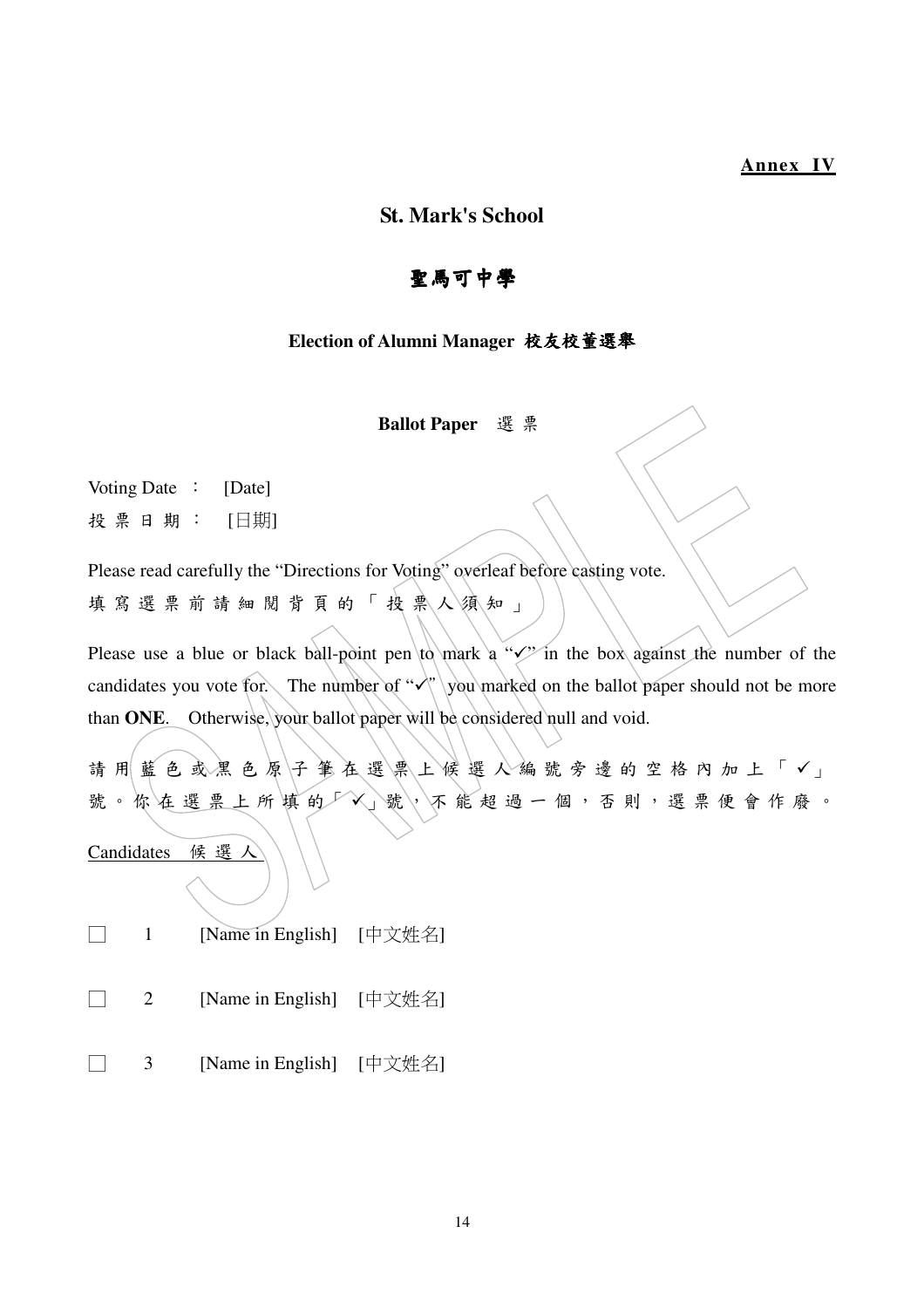# **Directions for Voting**

- 1. Put no other marks on the ballot paper other than the mark  $\sqrt{\ }$  or it will be considered null and void.
- 2. Fold the ballot paper into two and do not let anyone see whom you vote for. The ballot is secret.
- 3. Put the ballot paper into the ballot box.

# 投票人須知

- 1. 除「√」號外,請勿在選票上劃上其他記號,否則選票便會作廢。
- 2 . 將 選 票 對 摺 , 切 勿 讓 他 人 看 見 你 的 選 擇 。 投 票 是 保 密 的 。
- 3 . 將 選 票 放 入 投 票 箱 。